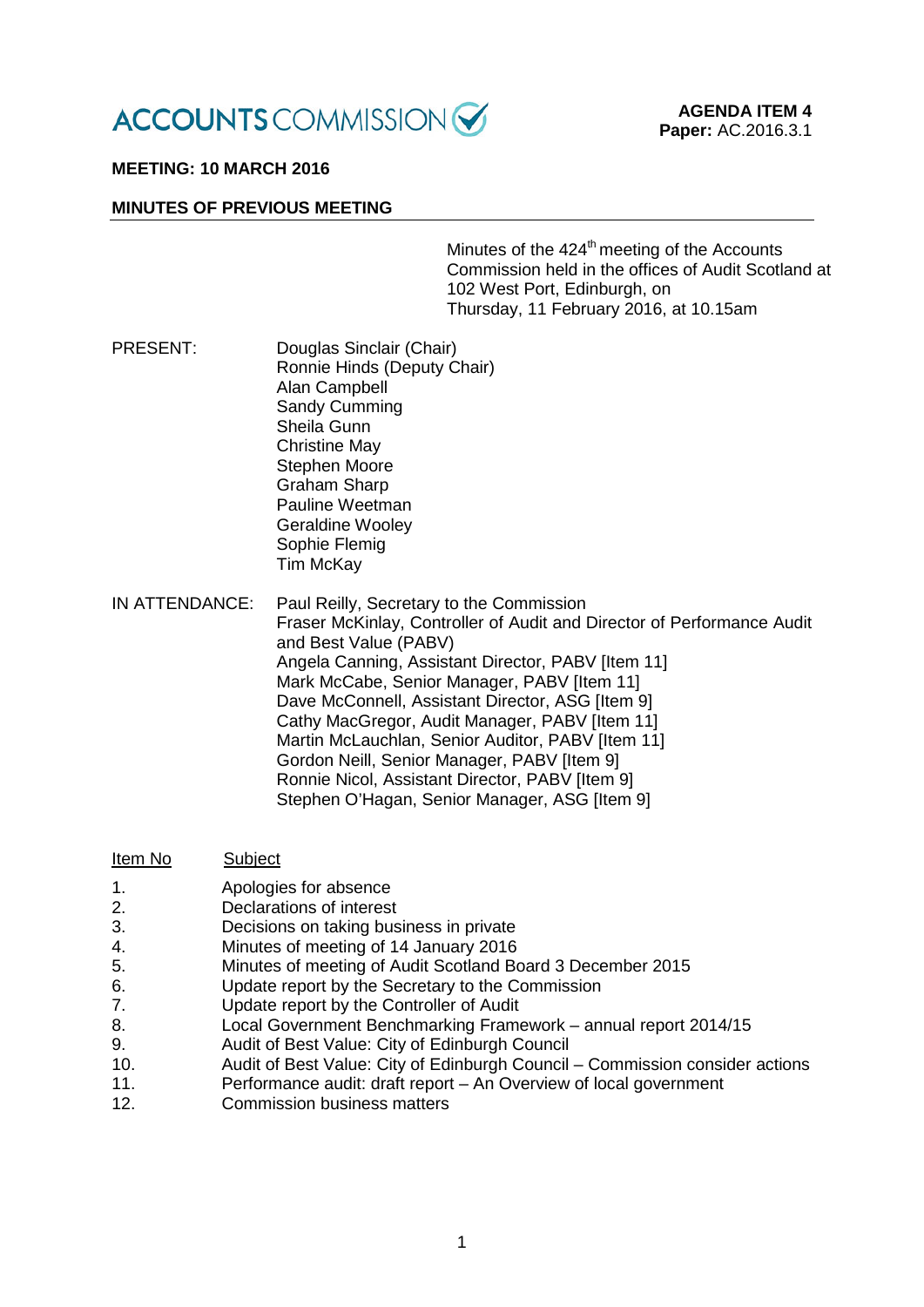# 1. Apologies for absence

It was noted that no apologies for absence had been received.

### 2. Declarations of interest

The following declarations of interest were made:

- Ronnie Hinds, in item 8, as a former Chair of the Local Government Benchmarking Board, and in item 11, as a former Chief Executive of Fife Council
- Sophie Flemig, in items 9 and 10, as a resident of the City of Edinburgh council area
- Sheila Gunn, in item 11, as a non-executive Director of the Wheatley Group
- Tim McKay, as a former elected member of City of Edinburgh Council and a resident of the City of Edinburgh council area
- Christine May, in item 8, as Vice-Chair of Fife Cultural Trust
- Pauline Weetman, in items 9 and 10, as a resident of the City of Edinburgh council area
- Geraldine Wooley, as a property-owner in the City of Edinburgh council area.

## 3. Decisions on taking business in private

It was agreed that items 10 to 12 should be taken in private for the following reasons:

- Item 10 progress report, which the Commission is to consider and decide how it wishes to proceed.
- Item 11 proposes a draft performance audit report, which the Commission is to consider and to agree the process for finalising the report.
- Item 12 may be required if there are any confidential matters that require to be discussed outwith the public domain. The Chair will inform the meeting in public at the start of the meeting if this item is required and what it covers.

## 4. Minutes of meeting of 14 January 2016

The minutes of the meeting of 14 January 2016 were submitted and approved, subject to noting that, in item 10, the actions should be for the Director of Audit Services.

Arising therefrom:

- In relation to item 7, in response to a query from Tim McKay, advice from the Director of PABV was noted that further information on the rationale behind the local government finance settlement and longer-term trends of allocations would be provided in a publication to be published alongside the Local Government Overview.
- In relation to item 9, advice from the Secretary was noted that further discussion on social media would feature at the Commission's annual Strategy Seminar.
- 5. Minutes of meeting of Audit Scotland Board 3 December 2015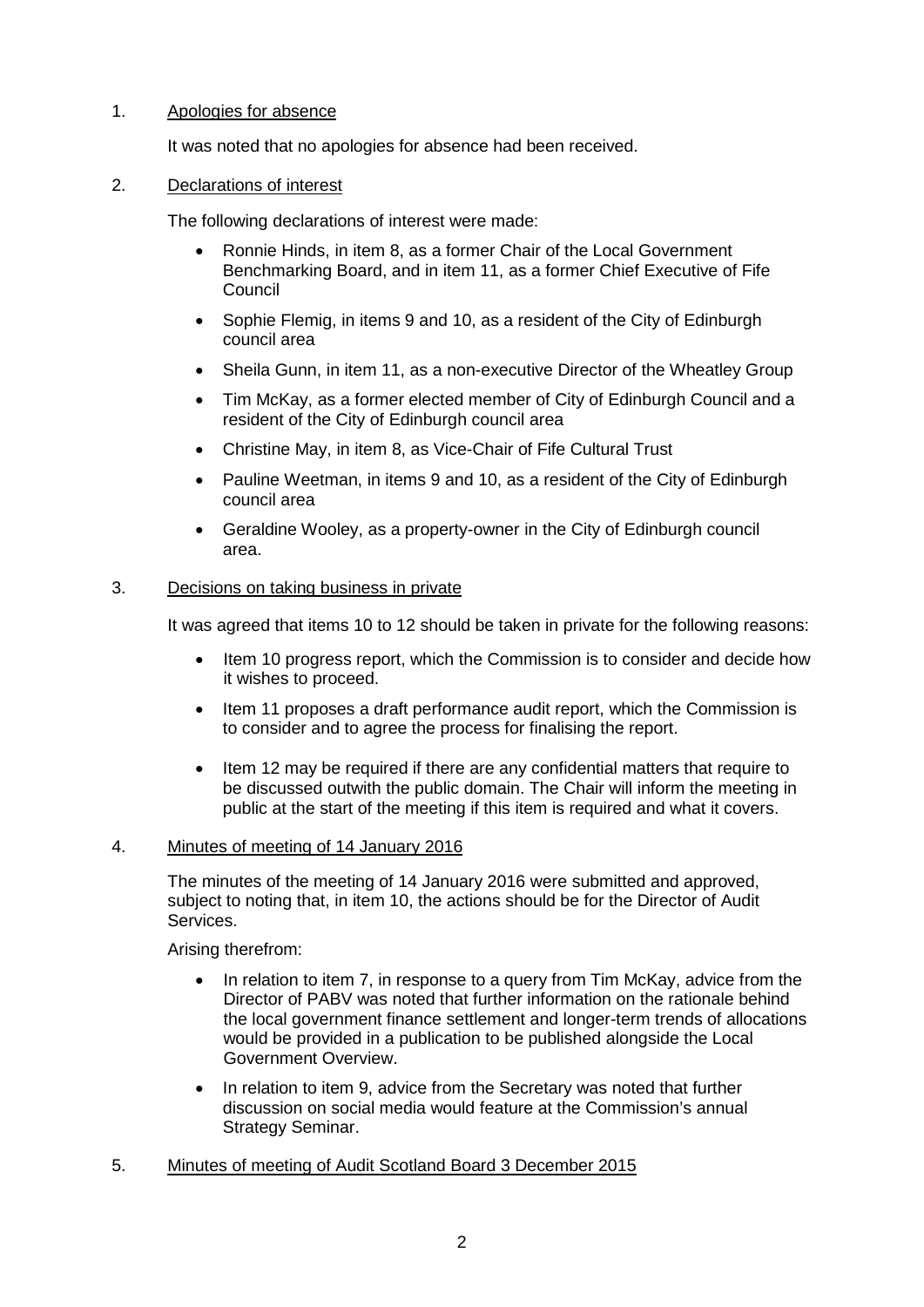The minutes of the meeting of the Audit Scotland Board 3 December 2015 were submitted and noted.

### 6. Update report by the Secretary to the Accounts Commission

The Commission considered a report by the Secretary to the Commission providing an update on significant recent activity relating to local government and issues of relevance or interest across the wider public sector.

During discussion, the Commission:

• In relation to paragraph 26 of the report, agreed that the Director further consider the implications of the Burial and Cremation (Scotland) Bill in relation to the Commission's work programme.

### *Action: Director of PABV*

• In relation to paragraph 43 of the report, noted advice from the Secretary that there would be briefings to the Commission on the progress of discussions and development of new financial powers in relation to the Scotland Bill at the April and October meetings of the Commission.

Thereafter, the Commission agreed to note the report.

## 7. Update report by the Controller of Audit

The Controller of Audit provided a verbal update on his recent activity including meetings and discussions with stakeholders.

#### 8. Local Government Benchmarking Framework – Overview Report 2014/15

The Commission considered a report by the Secretary to the Commission, advising of the publication of the Local Government Benchmarking Framework Overview Report for the year 2014/15.

During discussion, the Commission:

- Noted the report.
- Noted the engagement arrangements between the Commission and the Local Government Benchmarking Board, including a meeting between the Chair and Deputy Chair and the Board in relation to the report.
- Agreed that as part of this engagement, that the following points be articulated:
	- o It would be beneficial to set out how the report is being used by practitioners, council officers and by elected members.
	- $\circ$  The Commission continues to have an interest in how the project can reflect outcomes.
	- o The Commission continues to have an interest in further development of social care measures, particularly around different client experiences, such as those with disabilities.

*Actions: Secretary*

• Note that Audit Scotland will be considering further the implications of the report on its work.